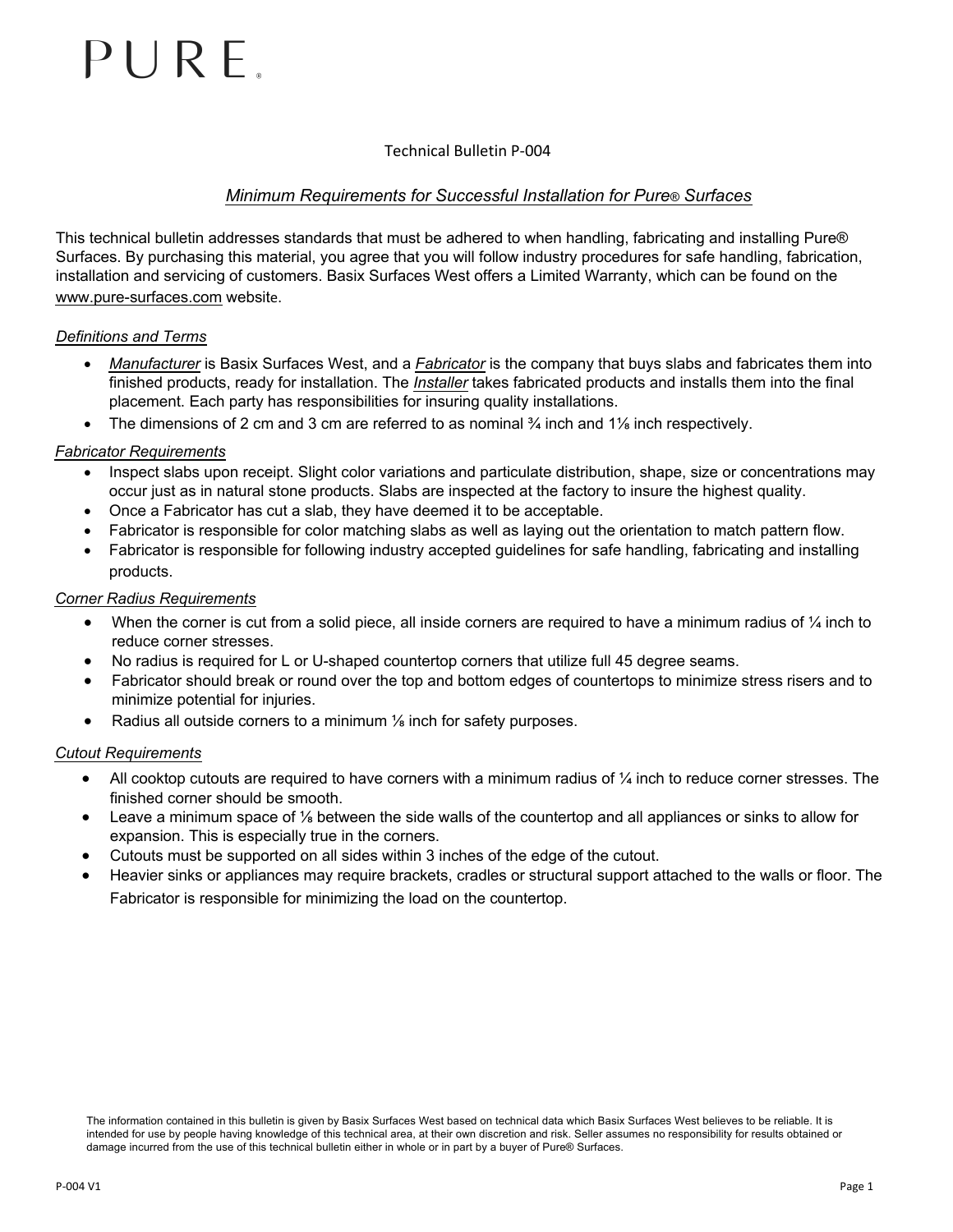

#### Technical Bulletin P-004

## *Overview of Minimum Installation Requirements*

- Pure® Surfaces are only recommended for interior installations.
- Perimeter support is recommended versus full underlayment, especially near heat generating appliances. If an installation requires full underlayment for structural support, see "Support Materials" below for recommendations.
- Pure<sup>®</sup> Surfaces are heavy material and requires a structurally sound base for installation. It is up to the Fabricator to determine the suitability of support for the installation.
- The installation area must be true and flat within ⅛ inch of a flat surface over a 120 inch length.
- Leave a minimum 1/<sub>8</sub> inch gap between Pure® Surfaces and walls for expansion.
- Secure the countertop to the support structure with a flexible 100% silicone adhesive. DO NOT USE RIGID OR NON-FLEXIBLE ADHESIVE! The silicone adhesive will allow the top to expand or contract with temperature changes in the room.
- Do not use metal fasteners (screws, nails, etc.) with Pure® Surfaces. Brass inserts or equivalent may be used.

#### *Support Requirements:*

Support structures with **4 sided support** require no additional support if the following conditions are met. If the dimensions are exceeded, support is required every 36 inches.

- Countertop depth < 26 inches.
- Countertop length <118 inches.

Support structures with support on **3 sides** (dishwashers, desks, frameless cabinets, etc.) require additional support.

- 2 Cm with countertop depth <26 inches requires support every 24 inches.
- 3 CM with countertop depth <26 inches requires support every 36 inches.
- 2 CM and 3 CM with countertop depths >26 inches require support every 24 inches.

#### *Support Requirements for Spans and Cantilevers*

- The overhang cannot exceed ⅓ of total countertop depth and must be a minimum 24 inches in length.
- 2 cm material requires support every 24 inches, and 3 cm requires support every 36 inches.
- Install support strips where necessary to meet span requirements.
- Outer perimeter support (4 sided box) is acceptable when depth is 26 inches or less.
- Overhangs require at least ⅔ of width to be supported, no more than ⅓ is the overhang.
- No cutouts or holes are allowed in the overhangs.

| Material       | Maximum allowable before    | Additional support requirements |
|----------------|-----------------------------|---------------------------------|
| Thickness      | additional support required | in addition to a % inch plywood |
|                |                             | or metal frame                  |
| 2 cm           | <12 inches                  | 12-18 inches - Corbels          |
|                |                             | >18 inches - Columns or Legs    |
| $3 \text{ cm}$ | <15 inches                  | 15-24 inches -Corbels           |
|                |                             | >24 inches - Columns or Legs    |

The information contained in this bulletin is given by Basix Surfaces West based on technical data which Basix Surfaces West believes to be reliable. It is intended for use by people having knowledge of this technical area, at their own discretion and risk. Seller assumes no responsibility for results obtained or damage incurred from the use of this technical bulletin either in whole or in part by a buyer of Pure® Surfaces.